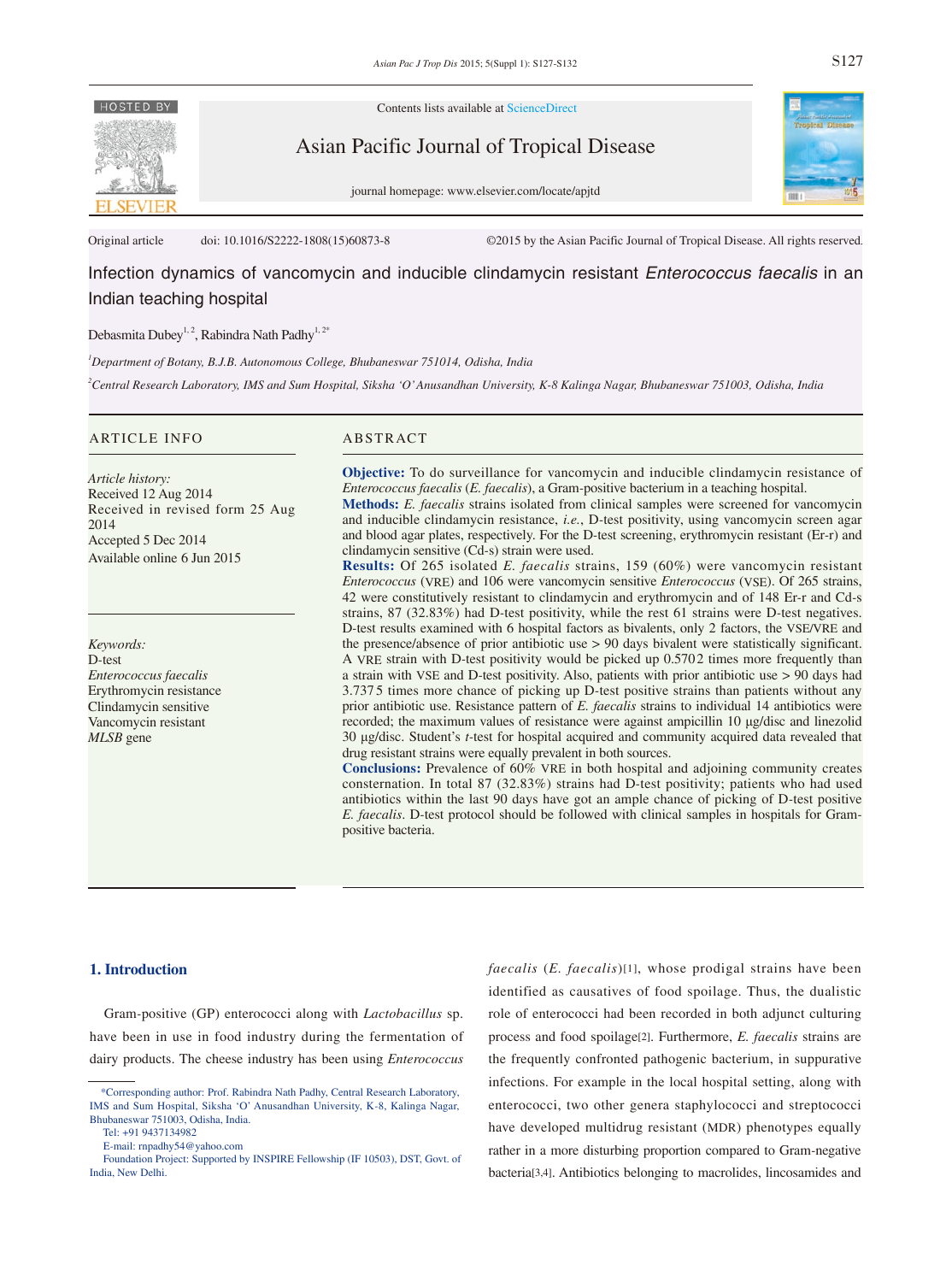streptogramin B (MLSB) groups are preferably used against any GP infection. A strain with erythromycin (macrolide) resistance along with clindamycin sensitivity [erythromycin resistant (Er*-*r) and clindamycin sensitive (Cd*-*s)], when plated with clindamycin discs on a lawn of the bacterium, a zone of inhibition around clindamycin disc is expected. But, clindamycin resistance induced by the *Er-r* gene towards the Er*-*disc results in a partial inhibition of inhibition zone around clindamycin disc forming the characteristic D*-*flattening, consequently known as the characteristic D*-*test (Figure 1) or D*-*test positivity. Thus, clindamycin would be ineffective in controlling Cd*-*s strains in the presence of the Er*-*r character, due to the presence of *MLSB* gene. The inducible clindamycin resistance of the most common GP pathogen, *Staphylococcus aureus* (*S. aureus*) had been independently reported from several geographic zones[5-7]. *Enterococcus* sp. has been seen to have susceptibility to erythromycin partially, rendering it to continue as the control agent of an unidentified GP infection empirically by clindamycin. Thus, *Enterococcus* sp. had two types of strains, erythromycin sensitive (Er*-*s) and Er*-*r. D*-*test positive strains of *E. faecalis* can contribute to life*-*threatening situations in nosocomial sector by producing a plasmid encoded haemolysis with cytolysin, which had been verified in an animal system[8].



**Figure 1.** D*-*shape flattening of clindamycin sensitive zone of *E. faecalis* in the lawn of Er-r and Cd-s strain, induced by erythromycin disc.

 Recently with increasing resistance to aminoglycosides and β*-*lactams, treatments with vancomycin were introduced for the control of infections by enterococci, often empirically. However, several strains of enterococci live in patients non*-*symptomatically, as this bacterium is a commensal, but its drug*-*resistant strains remain pathogenic and serve as sources for nosocomial infections. Indeed, the first report on vancomycin resistant enterococci (VRE), *i.e.*, *E. faecalis* was from northern India, which had 26% aminoglycoside

resistant strains, while 66% resistance to penicillin, 88% resistance to ciprofloxacin, 85% resistance to erythromycin along with 1% resistant to vancomycin[9]. The inherent difficulty with VRE is the failure to access the harmless colonizing strains from an infection. Therefore, detection of vancomycin sensitivity has been a method to differentiate between harmless colonization and harmful infection[9].

 For the control of pathogenic *E. faecalis,* clindamycin (a lincosamide) is used empirically, before the result of culture of a clinical sample is obtained for a patient with primary infections such as, urinary tract infection UTI, injuries, surgical sites and suppurative infections, which when uncontrolled initially, lead to meningitis, endocarditis and a few more life threatening diseases through pyelonephritis and blood stream infections. The general surveillance of this hospital for *S. aureus* was done previously[4]. In continuation to the inducible clindamycin resistance work with *S. aureus*[7], this study was unwittingly pursued to probe D*-*test positive *E. faecalis* strains, particularly in this well*-*attended philanthropic hospital. A failure in control of an infection by any antibiotic empirically would be a medical infraction, because there would be progress of the insinuating bacterium internally to innards during 3*-*4 days, till the culture report is available.

 Both vancomycin resistance and D*-*test positivity had been considered in surveillance of *E. faecalis* with 265 isolates in a tertiary care hospital from clinical samples, since *E. faecalis* has come up to an ill*-*famous notoriety with the armamentarium of multidrug resistance. Moreover, a univariate analysis of the bivalent of D*-*test results for a few hospital factors was undertaken, which gave a conclusion that conducting D*-*test for clinical samples would be a prudent approach for hospital management, in face of inducible clindamycin resistance in GP pathogens. This study recorded both VRE and vancomycin sensitive *Enterococcus* (VSE) strains from hospital and community sectors. Herein, antibiograms of 265 isolates with 14 antibiotics had been done and other factors related to D*-*test positivity were considered, which gave a picture of insidious infection dynamics of *E. faecalis*. This work should help apothecary in dovetailing suitable drugs to decrease unwarranted burden in the growing cost of hospital care, morbidity and mortality.

#### **2. Materials and methods**

## *2.1. Isolation and identification*

 The study was conducted for a period of 6 months (June to November 2013) and a total of 265 strains of *E. faecalis* were isolated from different clinical samples from hospital acquired (HA) and community acquired (CA) sources. Isolated strains were identified by using the standard microbiological procedures[10]. The standard *E. faecalis* sensitive strain, number 439 from Microbial Type Culture Collections (MTCC) was used as the reference control.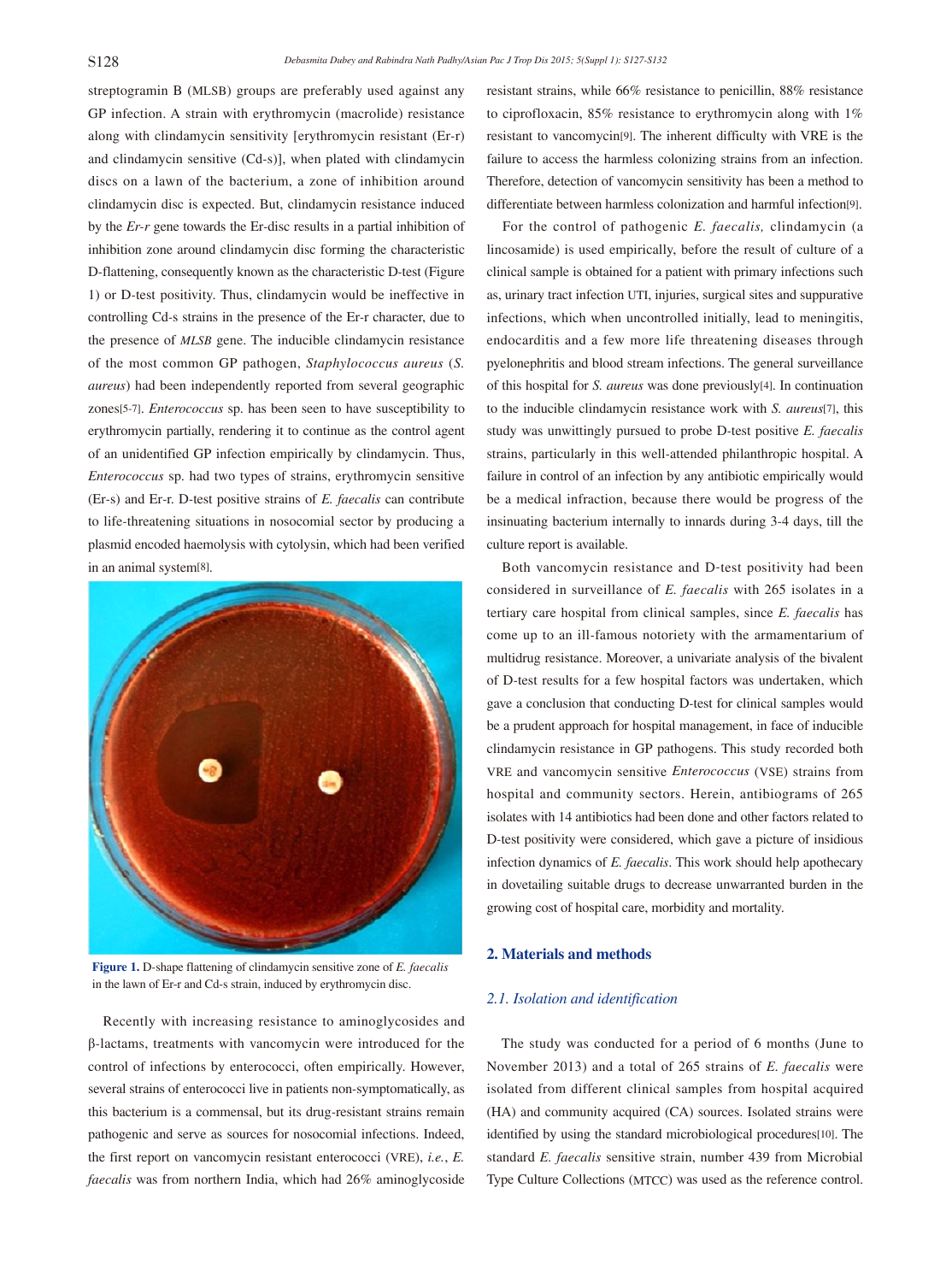Catalase negative, alpha*-*haemolytic (partial or green haemolysis of erythrocytes) grey, small and round colonies were subjected to bile*-*esculin test; ferric citrate was added after growth as a colourindicator. The bile*-*esculin medium contains esculin and peptone for nutrition and bile to inhibit growth of GP bacteria, in other than streptococci or enterococci. Organisms, which split from esculin molecules and use the liberated glucose to supply energy, release esculin into the medium. The free esculin reacts with ferric citrate in the medium to form a phenolic iron complex, which turns the agarslant from dark brown to black. An agar*-*slant that was more than half darkened within 48 h of incubation was bile*-*esculin positive, for the confirmation of *E. faecalis*; but the alternative non*-*darkening of the agar was taken as the negative result[10].

#### *2.2. Detection of vancomycin resistant strains*

 Vancomycin screen agar plate was prepared by addition of 6 μg/ mL vancomycin to brain heart infusion agar (HiMedia). Inoculum suspension was prepared for the turbidity of a 0.5 McFarland standard, from which an aliquot of 0.1 mL of this suspension was spread onto a vancomycin*-*screen agar plate and it was incubated for 24 h at 37 °C in bacteriological incubator. Any visible growth indicated the vancomycin resistance[10]. In addition, the *E. faecalis* MTCC 439 strain was used as the vancomycin*-*susceptible control.

## *2.3. D-test*

 Isolates of Er*-*r and Cd*-*s were tested for possible inducible clindamycin resistant (Cd*-*r), to probe susceptibility to clindamycin 2 μg/disc and erythromycin 15 μg/disc levels, along with the reference strain, according to Clinical And Laboratory Standards Institute criteria. Erythromycin and clindamycin discs (HiMedia) were placed  $(17 \pm 2)$  mm apart (edge to edge) on a blood agar plate, incubated at 37 °C for 18 h and D*-*test positivity was identified by the D*-*type flattening of clindamycin zone towards the erythromycin disc (Figure 1)[7].

## *2.4. Antibiotic susceptibility test*

 All isolated strains including the standard MTCC strain of *E. faecalis* were subjected to antibiotic sensitivity tests by the Kirby*-*Bauer's/disc diffusion method, using a 4 mm thick Mueller*-*Hinton agar (HiMedia) medium. An aliquot of 0.1 mL of 0.5 McFarland equivalents, approximately from an exponentially growing culture was spread on agar for the development of lawn at 37 °C in a BOD incubator (Remi CIM*-*12S). Further, on the lawn*-*agar of each plate, 8 high potency antibiotic discs (HiMedia, Mumbai) of 14 prescribed antibiotics were placed at equal distances from one another. Plates were incubated for 18 h at 37 °C and were examined for size of zones of inhibition around each disc, following the standard antibiotic susceptibility test chart of Clinical Laboratory Standard Institute guidelines[5,11].

#### **3. Results**

 A total of 265 *E. faecalis* strains were isolated from clinical samples, pus, swabs, urine, body fluids and blood, in the cited order of prevalence, from both from HA and CA sources (Table 1). Of 265 (100%), 170 (64.15%) isolates were isolated from HA and 95 (35.84%) from CA samples. Of 170 HA isolates, 102 (38.49%) strains were VRE and 68 (25.66%) were VSE, whereas of the total 95 CA strains, 57 (21.15%) were VRE and 38 (14.33%) were VSE (Table 1 and Figure 2).



**Figure 2.** Prevalence of D*-*test positive and negative colonies, along with vancomycin sensitive/resistant isolates of *E. faecalis*.

#### **Table 1**

Occurrence of inducible clindamycin resistant strains using Er-r and Cd-s *E. faecalis* strains among vancomycin sensitive and vancomycin resistant strains, isolated from clinical samples.

| Clinical samples | <b>HA</b>  |            | <b>CA</b>  |            |
|------------------|------------|------------|------------|------------|
|                  | <b>VSE</b> | <b>VRE</b> | <b>VSE</b> | <b>VRE</b> |
| Pus              | 10(2)      | 29(10)     | 9(3)       | 14(8)      |
| Wound swabs      | 17(3)      | 14(8)      | 11(5)      | 3(3)       |
| Skin swabs       | 8(5)       | 13(8)      | 12(3)      | 15(5)      |
| Nasal swabs      | $5(-)$     | 4(1)       | $-(-)$     | $-(-)$     |
| Urine            | 18(3)      | 11(2)      | $3(-)$     | 12(3)      |
| Body fluids      | $1(-)$     | 7(4)       | $-(-)$     | 03(2)      |
| <b>Blood</b>     | 9(2)       | 24(6)      | $3(-)$     | 10(1)      |
| Total            | 68(15)     | 102(39)    | 38(11)     | 57(22)     |

Numbers in parentheses represent D*-*test positives (inducible clindamycin resistant) strains that were total being  $(15 + 39 + 11 + 22, 87)$ , out of the grand total of  $(68 + 102 + 38 + 57, 265)$  isolates.

 Of types of combination of resistant/sensitive strains, constitutive resistant (Er*-*r, Cd*-*r), constitutive sensitive (Er*-*s, Cd*-*s) and D*-*test positive or negative (Er*-*r, Cd*-*s) were tested for vancomycin sensitivity as well as, D*-*test positivity. It was found that constitutive resistant strains were totally vancomycin resistant and they were in total 42 strains, with 29 from HA and 13 from CA source. The constitutive sensitive strains were higher in both HA (24) and CA (36) sources; but there were 7 and 8 VRE strains with constitutive sensitive isolates, from HA and CA sources. Both D*-*test negative and D*-*test positive strains had 148  $(61 + 87)$  as the total strains from HA and CA samples of which, both VSE and VRE strains from HA and CA sample had only 87 positive strains. Summarily stating,  $41 + 75 + 61 = 177$  were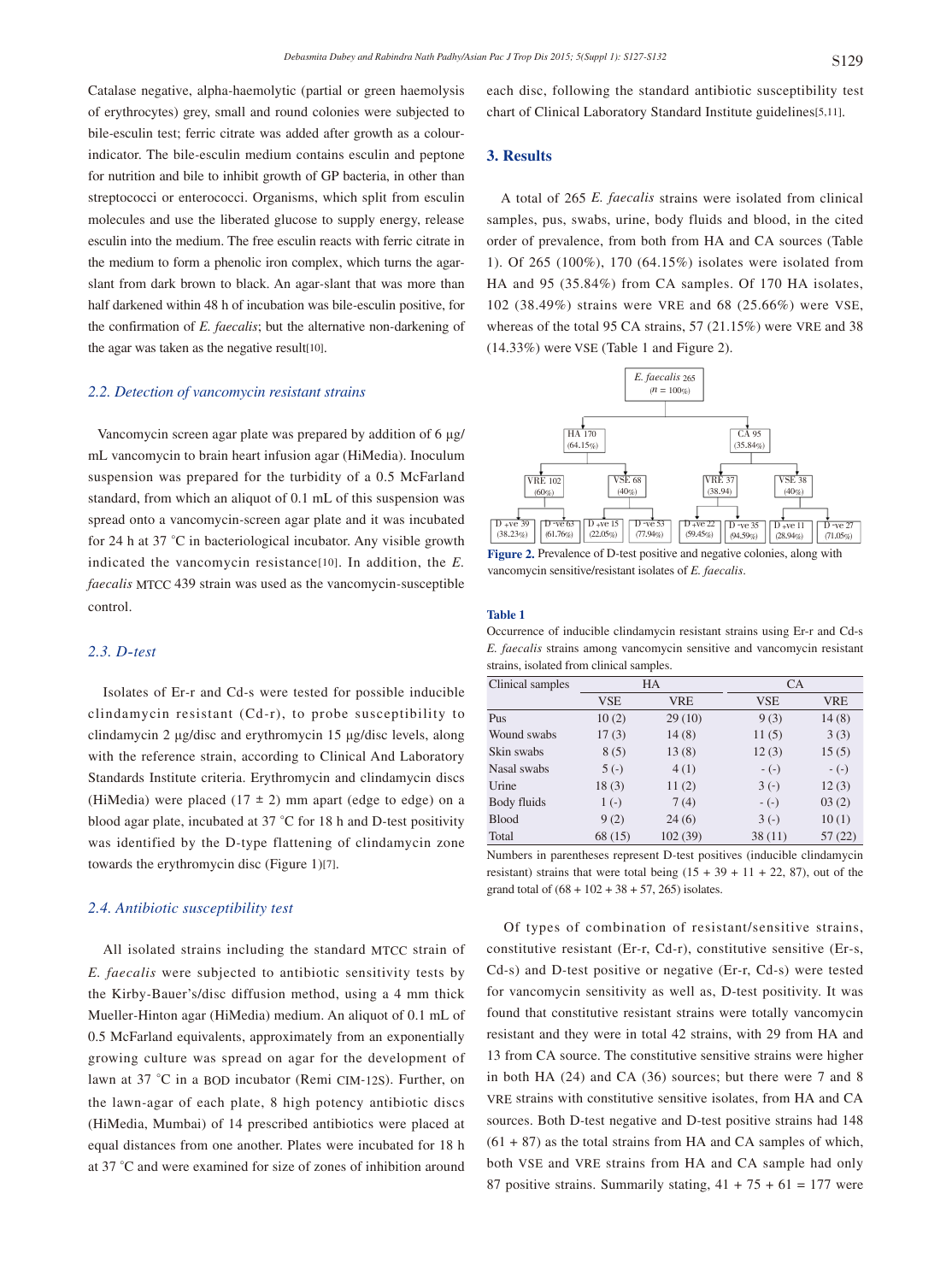D*-*test negative strains (Table 2).

#### **Table 2**

Types of phenotypes among vancomycin sensitive and vancomycin resistant strains in 265 *E. faecalis* concerning to resistance to erythromycin and clindamycin.

| <b>Strains</b>                       | НA |         | CА         |      | Total |
|--------------------------------------|----|---------|------------|------|-------|
|                                      |    | VSE VRE | <b>VSE</b> | VRE. |       |
| $Er-r + Cd-r$ Constitutive resistant |    | 29      |            |      | 42    |
| $Er-s + Cd-s$ Constitutive sensitive | 24 |         | 36         | 8    | 75    |
| $Er-r + Cd-s$ D-test negative        | 14 | 21      | 15         | 11   | 61    |
| $Er-r + Cd-s$ D-test positive        | 19 | 27      | 12         | 29   | 87    |

 Of the total 265 strains, 87 (32.83%) showed D*-*test positivity and 178 (67.17%) were D*-*test negative. D*-*test positivity/negativity had concern to other variables in hospital as detailed; therefore, the total 265 strains were checked for six variables as bivalents (Table 3): 1. VSE/VRE; 2. HA/CA sources; 3. males/females; 4. presence/ absence of associated comorbidities (presence/absence of diabetesrelated ailments any other problems such as cardiac complaints, noteworthy diseases, *etc*.); 5. presence/absence of related infections; and 6. patient history of prior antibiotic uses within > 90 days. The *P* value for the bivalence for VSE/VRE pair was 0.0445, which was statistically significant. However, the bivalent data for HA/ CA sources were statistically not significant, with the  $P$  value = 0.0669. Similarly, the D*-*test negative/positive cases related to sex at  $P = 0.3026$ , associated comorbidities at  $P = 0.1454$  and related infections at  $P = 0.1590$  were not statistically significant. On the contrary, for the bivalent with prior antibiotic use > 90 days, at *P*  value  $= 0.0001$  was highly significant statistically, signifying there were statistically respectable differences in causing D*-*test positive with 2 bivalents only (Table 3).

#### **Table 3**

Univariate analysis of D*-*test positive and negative 265 strains of *E. faecalis*, influenced by 6 variables.

| Variables                |            |    | $D-test$ D-test <i>P</i> value |               | Odds                            | 95 $CI$ (%)                         |
|--------------------------|------------|----|--------------------------------|---------------|---------------------------------|-------------------------------------|
|                          |            |    | positive negative              |               | ratio                           |                                     |
| <b>Strains</b>           | <b>VSE</b> | 54 | 132                            |               |                                 | $0.0445^*$ $0.5702$ $0.3297-0.9863$ |
|                          | <b>VRE</b> | 33 | 46                             |               |                                 |                                     |
| Sources                  | <b>HA</b>  | 52 | 85                             | 0.0669        |                                 | 1.6255 0.9667-2.7335                |
|                          | CA.        | 35 | 93                             |               |                                 |                                     |
| <b>Sex</b>               | Male       | 47 | 108                            |               |                                 | 0.3026 0.7616 0.4537-1.2783         |
|                          | Female     | 40 | 70                             |               |                                 |                                     |
| Associated Present       |            | 30 | 46                             | 0.1454 1.5103 |                                 | 0.867-2.6309                        |
| comorbidities            | Absent     | 57 | 132                            |               |                                 |                                     |
| Related infections       | Present    | 52 | 122                            | 0.1590        | 0.6820                          | $0.4003 - 1.1617$                   |
|                          | Absent     | 35 | 56                             |               |                                 |                                     |
| Prior antibiotic Present |            | 62 | 71                             |               | $0.0001^*$ 3.7375 2.1502-6.4964 |                                     |
| $use > 90$ days          | Absent     | 25 | 107                            |               |                                 |                                     |

\* : Statistically significant; *CI*: Confidence interval.

 From the odd ratio computation, it is evident that *E. faecalis* strain with VRE would be picked up 0.5702 times more frequently than an *E. faecalis* strain with VSE; in other words vancomycin resistance prevents  $(1-0.5702) = 0.4298$  times the spread of a D-test positive strain with vancomycin sensitivity. Similarly, hospitalized patients could pick of D*-*test positive strains by 1.6255 times more frequently than the people in community. Males can pick up D*-*test positive strains by 0.7616 times more frequently than females. People with associated comorbidities have 1. 5103 times more chance to pick up D*-*test positive strains than those without associated comorbidities. Presence of related infections has  $0.6820$  times more chance than without related infection. Prior antibiotic use within 90 days has a high level of chance, *i.e.*, 3.7375 times more chance to pick of D*-*test positive strains (Table 3).

 In parallel, resistant patterns of all *E. faecalis* strains were studied with 14 antibiotics belonging to 7 groups. It had been recorded that, the resistance pattern to individual antibiotic were high with for example, the maximum values ampicillin (10 μg) for HA and CA isolates and least value of drug sensitivity were recorded for linezolid (30 μg) (Table 4). Since, data were appeared marginally different, Student's *t-*test was conducted, which ended up with the computed *t-*value as 0.349 5, while the tabulated t*-*value is 2.16, degree of freedom = 13, at  $P = 0.05$ , which prompted for accepting the null hypothesis. Thus, the prevalence of drug resistant strains of 14 antibiotics of *E. faecalis*, obtained from HA and CA sources were almost similar.

#### **Table 4**

Resistance of 265 *E. faecalis* strains from hospital and community acquired sources to 14 antibiotics of 7 groups.

| Antibiotic group | Antibiotics (µg/disc)   |    | HA isolates $(\%)$ CA isolates $(\%)$ |  |
|------------------|-------------------------|----|---------------------------------------|--|
| Aminoglycosides  | Amikacin 30             | 69 | 64                                    |  |
|                  | Gentamicin 10           | 77 | 55                                    |  |
| β-lactams        | Amoxyclav <sub>30</sub> | 65 | 66                                    |  |
|                  | Ampicillin 10           | 89 | 78                                    |  |
|                  | Penicillin 10           | 56 | 76                                    |  |
| Fluoroquinolone  | Gatifloxacin 05         | 68 | 67                                    |  |
| Glycopeptides    | Teicoplanin 10          | 70 | 69                                    |  |
|                  | Vancomycin 30           | 48 | 64                                    |  |
| Lincosamide      | Clindamycin 02          | 62 | 66                                    |  |
| Macrolides       | Azithromycin 15         | 82 | 64                                    |  |
|                  | Erythromycin 15         | 80 | 57                                    |  |
| Stand-alone      | Chloramphenicol 30      | 62 | 61                                    |  |
| antibiotics      | Linezolid 30            | 37 | 47                                    |  |
|                  | Tetracycline 30         | 55 | 64                                    |  |

For HA and CA percent resistance values; Student's *t*-test = 0.3495.

#### **4. Discussion**

 When plated with erythromycin and clindamycin discs on a lawn of the bacterium, the Er*-*r and Cd*-*s strains are expected to have total control with a full zone of inhibition around the clindamycin disc. But, among 265 *E. faecalis* strains, 148 were Er*-*r and Cd*-*s, of which 87 strains had clindamycin resistance in the presence of erythromycin with the characteristic D*-*flattening towards the erythromycin disc (D*-*test positive). Thus, clindamycin was ineffective in controlling Cd*-*s strains in the presence of Er*-*r strains, due to presence of *MLSB* gene with 87 strains. Clearly, the rest 148*-* 87 = 61, Er*-*r and Cd*-*s strains were D*-*test negative, lacking the *MLSB* gene. Further, considering six variable factors, it was recorded that the factor, prior antibiotic uses > 90 days was conducive to acquire Er*-*r strain with *MLSB* gene, *i.e*., such patients were vulnerable to picking infection with a D*-*test positive strain. The considerably high level of resistance in *E. faecalis* strains isolated from HA and CA clinical samples clearly indicated that options for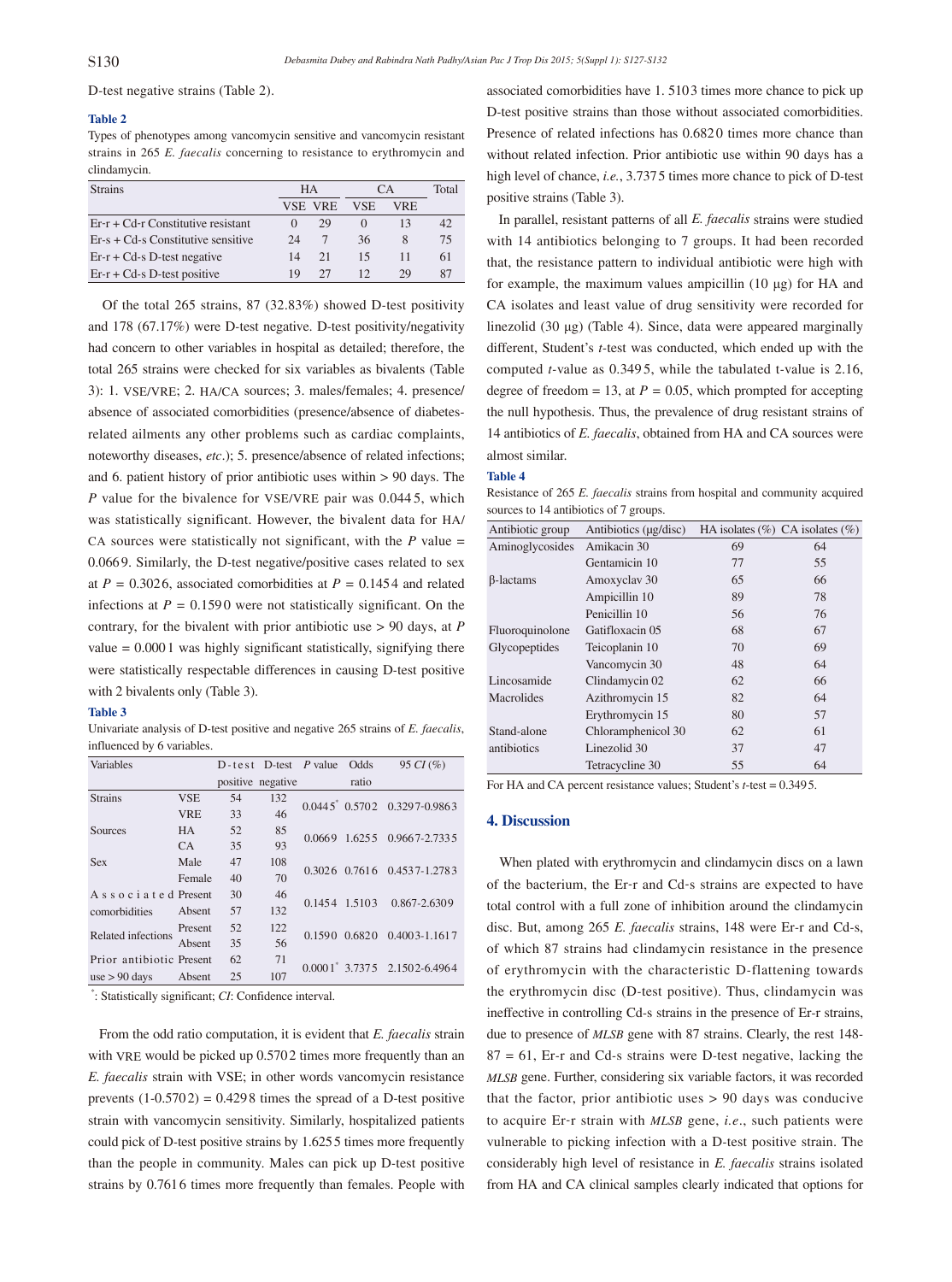the use of other antibiotics for control among the major 9 groups remain limited. Of 14 antibiotics used, linezolid 30 μg/disc was the most effective antibiotic in controlling VRE and Er*-*r *E. faecalis* strains. Thus, the infection dynamics was discernible, indicating *E. faecalis* as the silently violent pathogen, since 265 isolated strains were floridly MDR. The increasing resistance to vancomycin had surprisingly higher levels of percentage in CA samples, compared to that of HA isolates; that 60% of total isolated strains was VRE is a matter of consternation. Er*-*r strains from HA samples were having prevalence at 80% compared to that of CA samples at 57%. Thus, this proves our notion that longer hospital stay brings extra infections than in community.

 The methylase gene, *erm(A)*, formerly termed as *erm(TR)* was identified in *Streptococcus pyogenes* (*S. pyogenes*) conferring erythromycin resistance[12]. A work from Spain recorded different species of *Enterococcus* having erythromycin resistance, with genes, *erm(A), erm(B), erm(C) erm(TR), mef(A/E)* and *msr(A)*[13]. Each group has 2 or more variants; for example, *erm(A)* has two variants *erm(A)* and *erm(TR)*. Likewise for *erm(T)*, 17 variants of genes were recognized encoded by different transposons and plasmids[14]. Thus, each gene group has clonal nexuses, resulting, a priory, from exchanges of characters. Indeed, MLSB resistance in Cd*-*s strains of *Streptococci* carrying any version of *erm* gene is inducible to express clindamycin resistance, by the Er*-*r character. Besides *S. pyogenes*, other *Streptococcus* sp. such as, Group C and Group G species (*Streptococcus agalactia* and *Streptococcus pneumonniae*) also have *erm(A)*. Further, in the other species originally isolated from fermentation units, *Peptostreptococcus magnus* also was reported to have *erm(A)* gene[15], conferring it virulence along with drug resistance, as both characters are linked[7]. Conjugative transfer of the *erm(A)* gene from *erm(A)* positive isolates of *S. pyogenes* to Er*-*s strains of *S. pyogenes*, *E. faecalis* and *Listeria innocua* was recorded[16]. The other methylase gene, *erm(AM)* now called as *erm(B)*, coding resistance to MLSB antibiotics was associated with the constitutive, as well as the inducible MLSB phenotypes[16]. This bacterial pathogen was reported to be resistance to streptogramin A too[17]. Over the last 3 decades, N6 methyl transferase had been isolated from different bacterial species that cause DNA adenine methylation; similar methylation was recorded causing the methylation of the 23s rRNA in enterococci and *Staphylococci*, which have been involved in MLSB resistance with a lot of variances, named alphabetically from  $erm(A)$  up to  $erm(Y)[17]$ . Moreover, the gene  $erm(A)$  was detected late in *E. faecalis*, but was detected early in *S. pyogenes*[18]. Thus, these characters remain peripatetic among GP bacteria.

 Our study corroborated similar studies from Korea, Belgium and 24 European Universal hospitals including Columbian hospitals[18- 20]. Enterococci particularly, *E. faecalis* normally found in raw meat contaminated from fecal matter in slaughter house have a high level of MDR strains and, concomitantly contaminate surface/fresh water system too[21]. Intrinsic resistance of *E. faecalis* had been described to a group of antibiotics including the newly adopted daptomycin and vancomycin intended for GP bacteria[22]. In an Iranian study, the prevalence of strains resistant to glycopeptides, aminoglycosides and macrolides independently and with combinations in *E. faecalis* and *Enterococcus faecium*

were described along with erythromycin resistance, *i.e*., positive for *erm(B)* gene, in 45% and 41% of isolates, respectively. Further, both species had *erm(A)* gene at 5% isolates, but *erm(C)* gene was not detected. And clinical isolates of *E. faecalis* from India were reported having *erm(A)* and *erm(B)* genes[23]. In a study from Canada, it had been shown that 387 *E. faecalis* strains had a variety of combination of resistant genes on plasmid that caused resistance to a group of 18 antibiotics including bacitracin, chloramphenicol, flavomycin, quinupristin*-*dalfopristin and tylosin, mainly[21]. From China 117 *E. faecalis* isolates from swine yielded erythromycin resistance strains with 7 virulence genes, with resistance to tylosin and ciprofloxacin, in a large number[24]. As seen from Tehran, 12% strains were VRE consisting of 6% VRE *E. faecalis* and 22% *Enterococcus faecium*. Those were of the vanA phenotype[25]. Thus, erythromycin induced clindamycin resistant and multidrug resistant strains of *E. faecalis* are present universally, along with increasing levels of glycopeptide resistance particularly.

 The antibiotic policy in the present era has been the rootcause of transforming both original harmless commensal groups, *Staphylococci* and enterococci to opportunistic pathogens, rendering them multidrug resistance, which frequently cause suppurative, enteric and UTIs[3]. Further, drug resistant characters are peripatetic across different groups of bacteria, even to phylogenetically distant ones by mobile genetic elements, transposons and plasmids, which mediate the exchange of genetic character. Among enterococci, streptococci and *Staphylococci*, the exchange of multidrug resistance should occur more readily, because these are GPs with the facultative mode of nutrition. Obviously, aggrandizement of multidrug resistant characters have rendered them the virulence character, as drug resistance begets virulence in bacteria[26]; and multidrug resistance renders unique survivability in the presence of an antibiotic stress, to which the bacterium wins over with the notoriety being directly proportionate to the extent of multi*-*resistance. Moreover, the geographic isolation mechanism has generated a group of sub*-*species within the GP bacterium, *E. faecalis*: *Enterococcus haemoperoxidus*, *Enterococcus moraviensis* and *Enterococcus rottae* with serological differences<sup>[27]</sup>. Furthermore, all these *E*. *faecalis* sub*-*species and other species of *Enterococcus* constitute a cohort of 27 sub*-*species, which are individually different from one another with cytological details, *i.e*., cell wall chemistry and in their differential antibiotic resistant patterns[26]. Indeed, those create conundrums in food technology and havocs in public health, linked to endocarditis and comorbidities related to UTI[2].

 Erythromycin induced clindamycin resistance of a considerable fraction of *E. faecalis* isolates would create a fear of epidemic, which could lead to boils, carbuncles, cystitis, pyelonephritis, bacteremia and acute comorbidities as blood stream infections. Moreover, it could be stated that, hospitalized patients, or patients who had used antibiotics within last 90 days have got an ample chance of picking of D*-*test positive *E. faecalis*. Vancomycin resistance plays a pivotal in public health sector, as this antibiotic is the coveted antibiotic in empiric therapy for GP bacteria. Clearly, the distribution of *MLSB* gene in erythromycin resistance strain is pivotal in the expression of clindamycin resistance induction in Er*-*r and Cd*-*s strains. Further, it could be stated that the D*-*test protocol should be followed with clinical samples